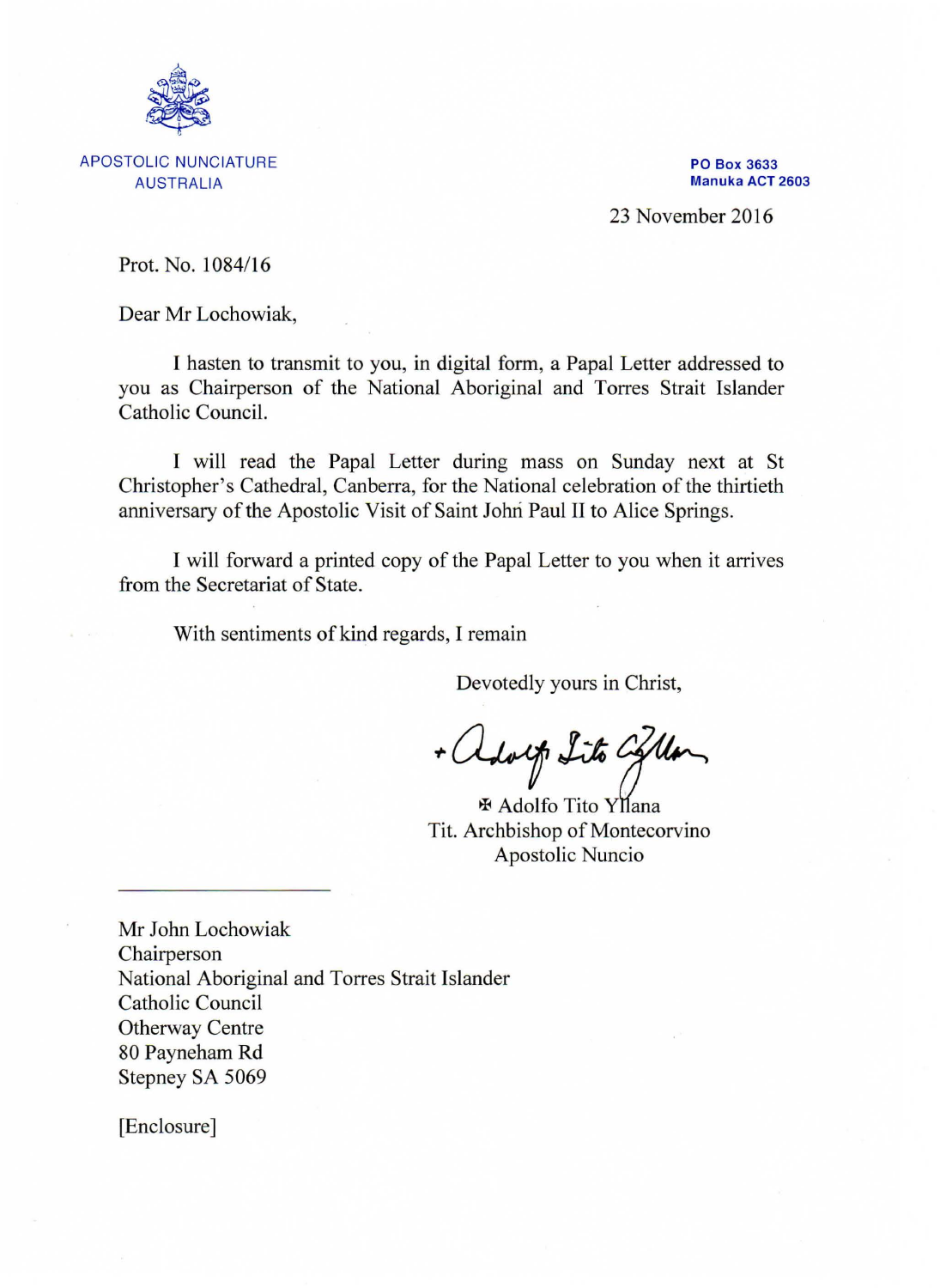

I•

*To Mr John Lochowiak Chairperson National Aboriginal and Ton-es Strait Islander Catholic Council* 

I send cordial greetings and best wishes to you and the entire Aboriginal and Torres Strait Islander people on the occasion of the thirtieth anniversary of the visit of Saint John Paul II to Alice Springs. I assure you of my spiritual closeness as you reflect on the many ways in which Almighty God has blessed your community through that historic visit.

This anniversary affords me the happy opportunity to express my deep esteem for the Aboriginal and Torres Strait Islander people and for your ancient cultural heritage. Uniting my voice to that of Saint John Paul II, I encourage you in his words: "Your culture, which shows the lasting genius and dignity of your race, must not be allowed to disappear. Do not think that your gifts are worth so little that you should no longer bother to maintain them. Share them with each other and teach them to your children. Your songs, your stories, your paintings, your dances, your languages, must never be lost." For when you share the noble traditions of your community, you also witness to the power of the Gospel to perfect and purify every